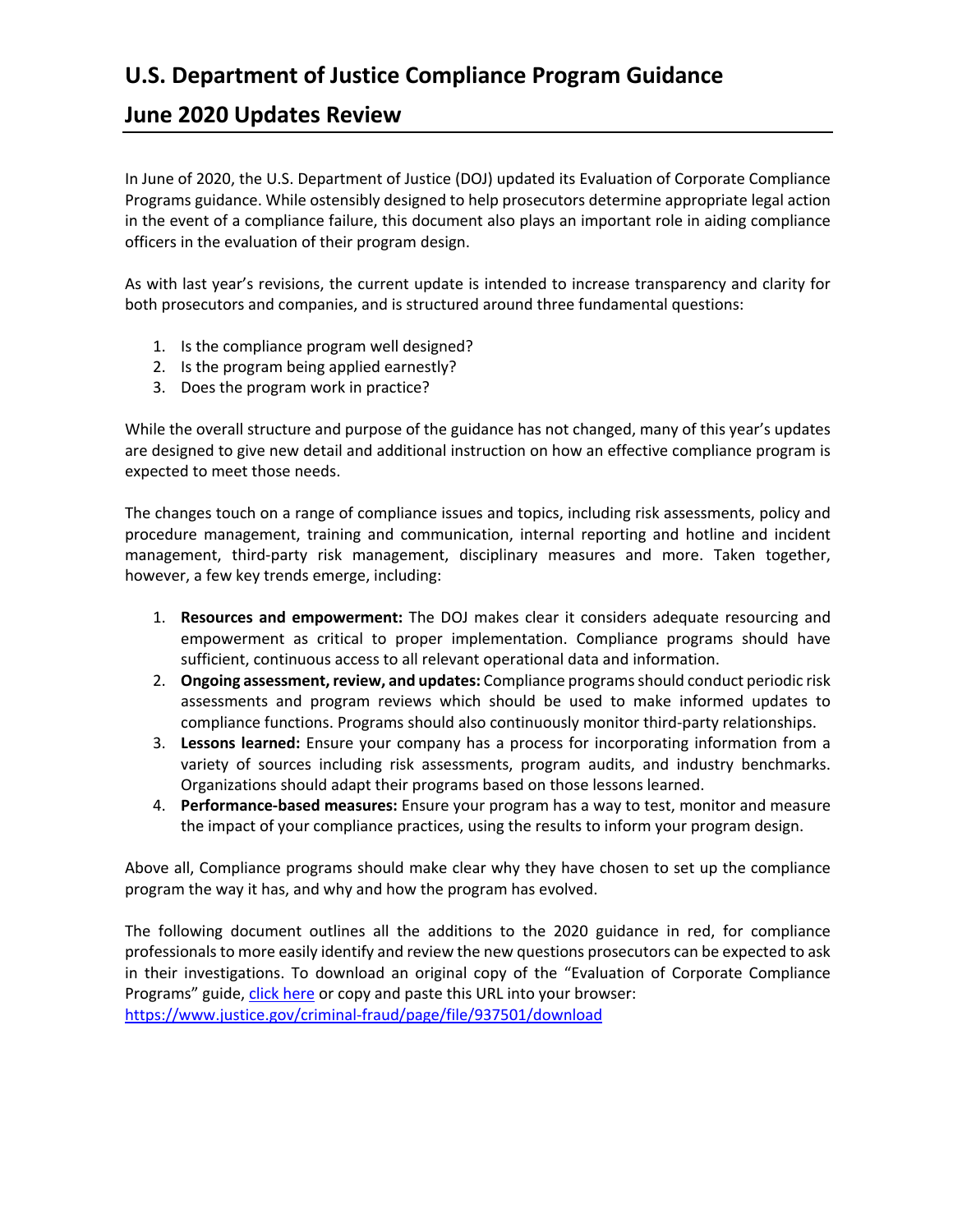*The following document was published as part of the DOJ's guide to the US Foreign Corrupt Practices Act (FCPA) and is managed by the department's Criminal Fraud Section.*

#### **Introduction**

The "Principles of Federal Prosecution of Business Organizations" in the Justice Manual describe specific factors that prosecutors should consider in conducting an investigation of a corporation, determining whether to bring charges, and negotiating plea or other agreements. JM 9-28.300. These factors include "the adequacy and effectiveness of the corporation's compliance program at the time of the offense, as well as at the time of a charging decision" and the corporation's remedial efforts "to implement an adequate and effective corporate compliance program or to improve an existing one." JM 9-28.300 (citing JM 9-28.800 and JM 9- 28.1000). Additionally, the United States Sentencing Guidelines advise that consideration be given to whether the corporation had in place at the time of the misconduct an effective compliance program for purposes of calculating the appropriate organizational criminal fine. *See* U.S.S.G. §§ 8B2.1, 8C2.5(f), and 8C2.8(11). Moreover, the memorandum entitled "Selection of Monitors in Criminal Division Matters" issued by Assistant Attorney General Brian Benczkowski (hereafter, the "Benczkowski Memo") instructs prosecutors to consider, at the time of the resolution, "whether the corporation has made significant investments in, and improvements to, its corporate compliance program and internal controls systems" and "whether remedial improvements to the compliance program and internal controls have been tested to demonstrate that they would prevent or detect similar misconduct in the future" to determine whether a monitor isappropriate.

This document is meant to assist prosecutors in making informed decisions as to whether, and to what extent, the corporation's compliance program was effective at the time of the offense, and is effective at the time of a charging decision or resolution, for purposes of determining the appropriate (1) form of any resolution or prosecution; (2) monetary penalty, if any; and (3) compliance obligations contained in any corporate criminal resolution (e.g., monitorship or reporting obligations).

Because a corporate compliance program must be evaluated in the specific context of a criminal investigation, the Criminal Division does not use any rigid formula to assess the effectiveness of corporate compliance programs. We recognize that each company's risk profile and solutions to reduce its risks warrant particularized evaluation. Accordingly, we make a reasonable, individualized determination in each case that considers various factors including, but not limited to, the company's size, industry, geographic footprint, regulatory landscape, and other factors, both internal and external to the company's operations, that might impact its compliance program. There are, however, common questions that we may ask in the course of making an individualized determination. As the Justice Manual notes, there are three "fundamental questions" a prosecutor should ask: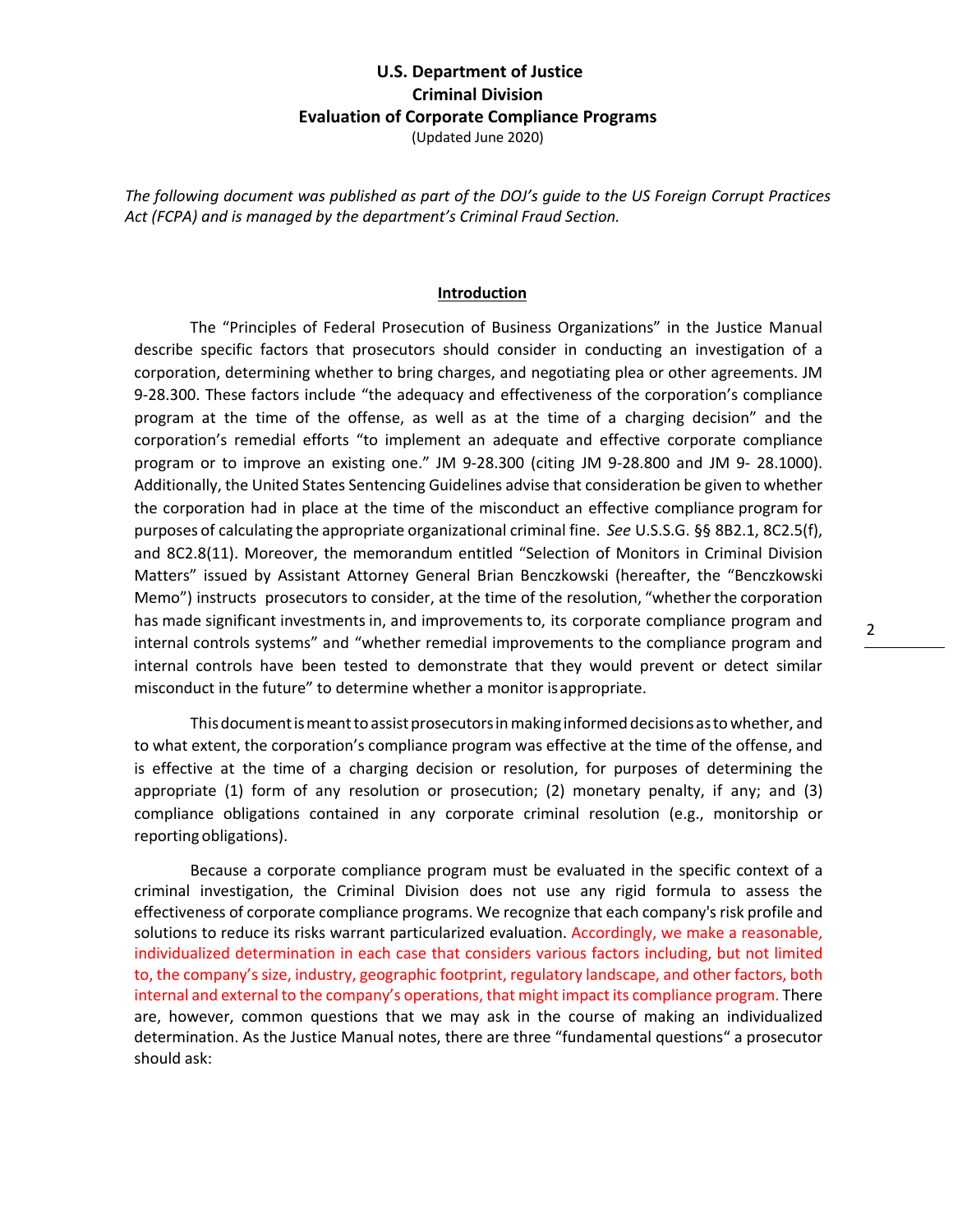- 1. "Is the corporation's compliance program welldesigned?"
- 2. "Is the program being applied earnestly and in good faith?" In other words, is the program adequately resourced and empowered to function effectively?
- 3. "Does the corporation's compliance program work" inpractice?

#### *See* JM 9-28.800.

In answering each of these three "fundamental questions," prosecutors may evaluate the company's performance on various topics that the Criminal Division has frequently found relevant in evaluating a corporate compliance program both at the time of the offense and at the time of the charging decision and resolution.<sup>2</sup> The sample topics and questions below form neither a checklist nor a formula. In any particular case, the topics and questions set forth below may not all be relevant, and others may be more salient given the particular facts at issue and the circumstances of the company.<sup>2</sup> Even though we have organized the topics under these three fundamental questions, we recognize that some topics necessarily fall under more than one category.

#### **I. Is the Corporation's Compliance Program Well Designed?**

The "critical factors in evaluating any program are whether the program is adequately designed for maximum effectiveness in preventing and detecting wrongdoing by employees and whether corporate management is enforcing the program or is tacitly encouraging or pressuring employees to engage in misconduct." JM 9-28.800.

Accordingly, prosecutors should examine "the comprehensiveness of the compliance program," JM 9-28.800, ensuring that there is not only a clear message that misconduct is not tolerated, but also policies and procedures – from appropriate assignments of responsibility, to training programs, to systems of incentives and discipline – that ensure the compliance program is well-integrated into the company's operations andworkforce.

#### **A. Risk Assessment**

The starting point for a prosecutor's evaluation of whether a company has a well-designed compliance program is to understand the company's business from a commercial perspective, how the company has identified, assessed, and defined its risk profile, and the degree to which the program devotes appropriate scrutiny and resources to the spectrum of risks. In short, prosecutors should endeavor to understand why the company has chosen to set up the compliance program the way that it has, and why and how the company's compliance program has evolved over time.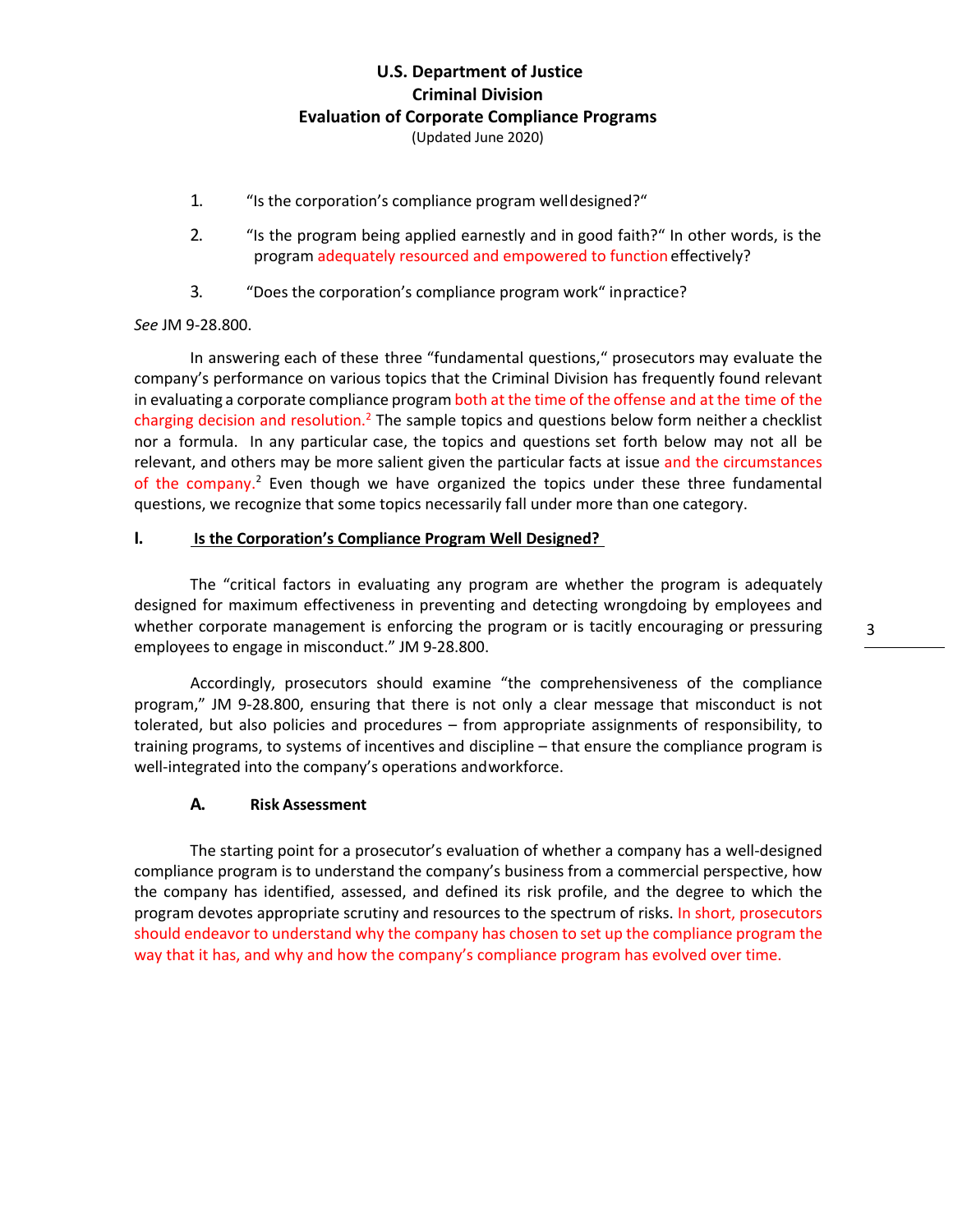Prosecutors should consider whether the program is appropriately "designed to detect the particular types of misconduct most likely to occur in a particular corporation's line of business" and "complex regulatory environment[]." JM 9-28.800.<sup>3</sup> For example, prosecutors should consider whether the company has analyzed and addressed the varying risks presented by, among other factors, the location of its operations, the industry sector, the competitiveness of the market, the regulatory landscape, potential clients and business partners, transactions with foreign governments, payments to foreign officials, use of third parties, gifts, travel, and entertainment expenses, and charitable and political donations.

Prosecutors should also consider "[t]he effectiveness of the company's risk assessment and the manner in which the company's compliance program has been tailored based on that risk assessment" and whether its criteria are "periodically updated." *See, e.g.*, JM 9-47-120(2)(c); U.S.S.G. § 8B2.1(c) ("the organization shall periodically assess the risk of criminal conduct and shall take appropriate steps to design, implement, or modify each requirement [of the compliance program] to reduce the risk of criminal conduct").

Prosecutors may credit the quality and effectiveness of a risk-based compliance program that devotes appropriate attention and resources to high-risk transactions, even if it fails to prevent an infraction. Prosecutors should therefore consider, as an indicator of risk-tailoring, "revisions to corporate compliance programs in light of lessons learned." JM 9-28.800.

- □ **Risk Management Process**  What methodology has the company used to identify, analyze, and address the particular risks it faces? What information or metrics has the company collected and used to help detect the type of misconduct in question? How have the information or metrics informed the company's compliance program?
- □ **Risk-Tailored Resource Allocation –** Does the company devote a disproportionate amount of time to policing low-risk areas instead of high-risk areas, such as questionable payments to third-party consultants, suspicious trading activity, or excessive discounts to resellers and distributors? Does the company give greater scrutiny, as warranted, to high-risk transactions (for instance, a large-dollar contract with a government agency in a high-risk country) than more modest and routine hospitality and entertainment?
- □ **Updates and Revisions**  Is the risk assessment current and subject to periodic review? Is the periodic review limited to a "snapshot" in time or based upon continuous access to operational data and information across functions? Has the periodic review led to updates in policies, procedures, and controls? Do these updates account for risks discovered through misconduct or other problems with the compliance program?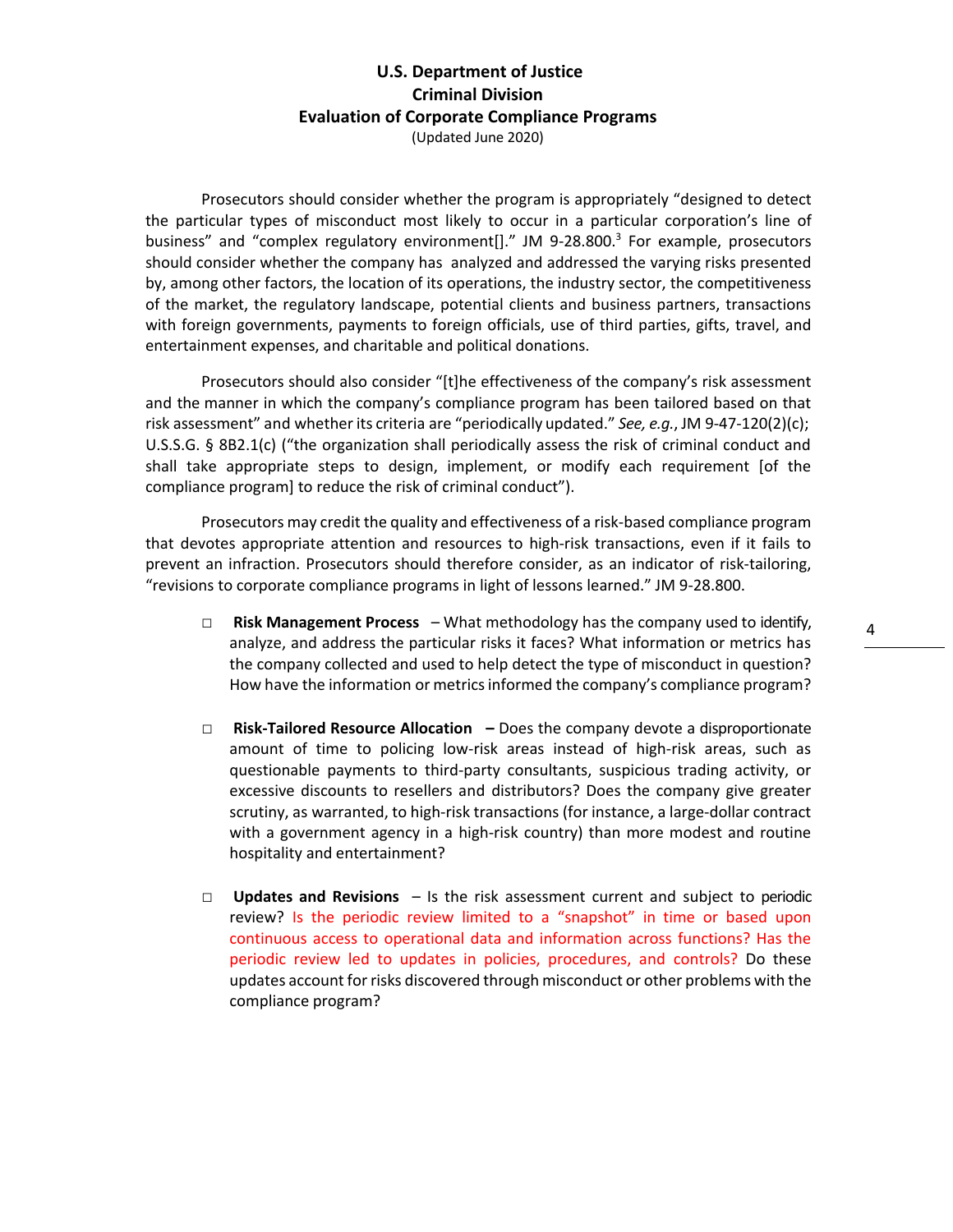□ **Lessons Learned** – Does the company have a process for tracking and incorporating into its periodic risk assessment lessons learned either from the company's own prior issues or from those of other companies operating in the same industry and/or geographical region?

#### **B. Policies and Procedures**

Any well-designed compliance program entails policies and procedures that give both content and effect to ethical norms and that address and aim to reduce risks identified by the company as part of its risk assessment process. As a threshold matter, prosecutors should examine whether the company has a code of conduct that sets forth, among other things, the company's commitment to full compliance with relevant Federal laws that is accessible and applicable to all company employees. As a corollary, prosecutors should also assess whether the company has established policies and procedures that incorporate the culture of compliance into its day-to-day operations.

- □ **Design** What is the company's process for designing and implementing new policies and procedures and updating existing policies and procedures, and has that process changed over time? Who has been involved in the design of policies and procedures? Have business units been consulted prior to rolling them out?
- □ **Comprehensiveness** What efforts has the company made to monitor and implement policies and procedures that reflect and deal with the spectrum of risks it faces, including changes to the legal and regulatorylandscape?
- □ **Accessibility**  How has the company communicated its policies and procedures to all employees and relevant third parties? If the company has foreign subsidiaries, are there linguistic or other barriers to foreign employees' access? Have the policies and procedures been published in a searchable format for easy reference? Does the company track access to various policies and procedures to understand what policies are attracting more attention from relevantemployees?
- □ **Responsibility for Operational Integration** Who has been responsible forintegrating policies and procedures? Have they been rolled out in a way that ensures employees' understanding of the policies? In what specific ways are compliance policies and procedures reinforced through the company's internal control systems?
- □ **Gatekeepers**  What, if any, guidance and training has been provided to key gatekeepers in the control processes (*e.g.*, those with approval authority or certification responsibilities)? Do they know what misconduct to look for? Do they know when and how to escalate concerns?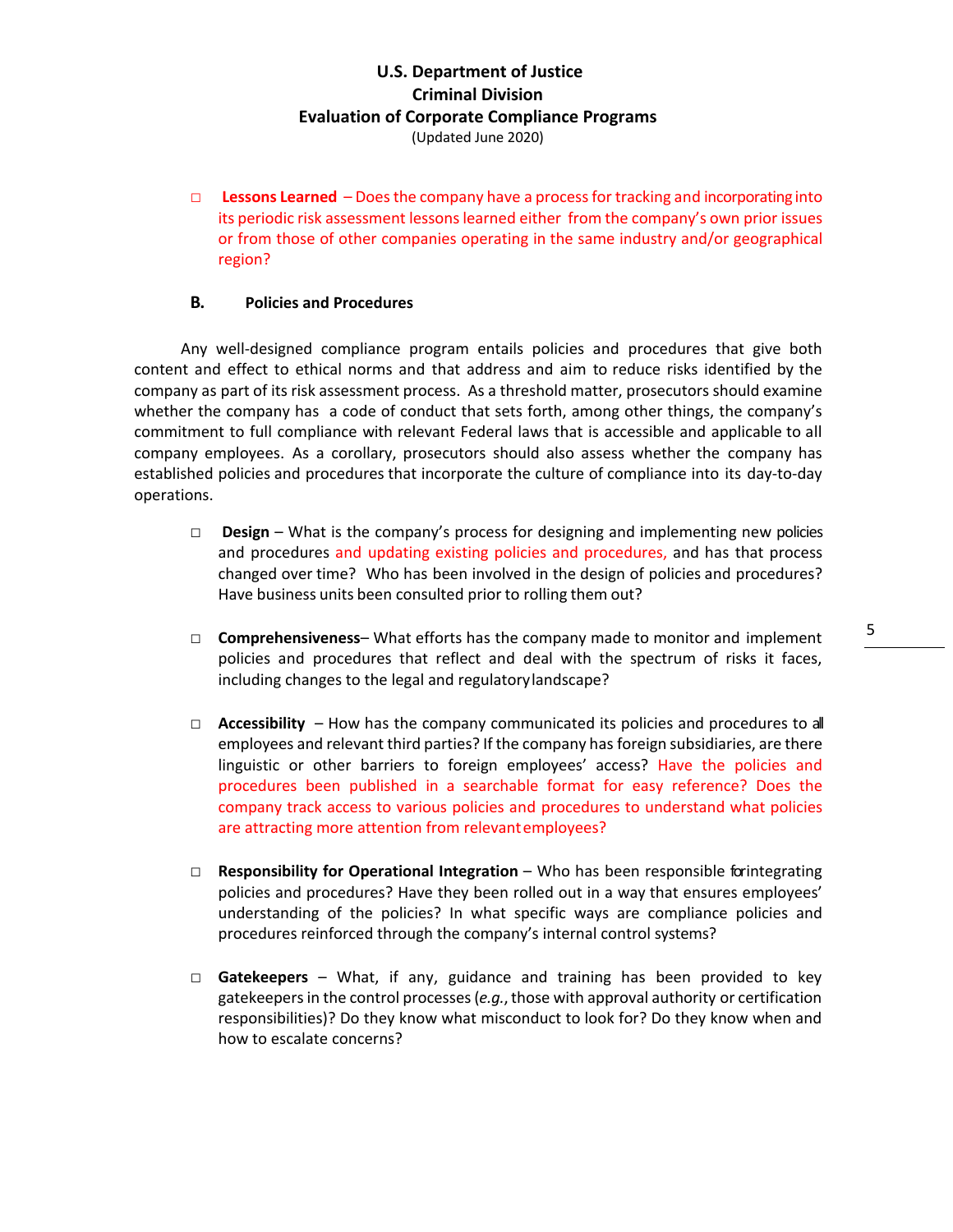#### **C. Training and Communications**

Another hallmark of a well-designed compliance program is appropriately tailored training and communications.

Prosecutors should assess the steps taken by the company to ensure that policies and procedures have been integrated into the organization, including through periodic training and certification for all directors, officers, relevant employees, and, where appropriate, agents and business partners. Prosecutors should also assess whether the company has relayed information in a manner tailored to the audience's size, sophistication, or subject matter expertise. Some companies, for instance, give employees practical advice or case studies to address real-life scenarios, and/or guidance on how to obtain ethics advice on a case-by-case basis as needs arise. Other companies have invested in shorter, more targeted training sessions to enable employees to timely identify and raise issues to appropriate compliance, internal audit, or other risk management functions. Prosecutors should also assess whether the training adequately covers prior compliance incidents and how the company measures the effectiveness of its training curriculum.

Prosecutors, in short, should examine whether the compliance program is being disseminated to, and understood by, employees in practice in order to decide whether the compliance program is "truly effective." JM 9-28.800.

- □ **Risk-Based Training** What training have employees in relevant control functions received? Has the company provided tailored training for high-risk and control employees, including training that addresses risks in the area where the misconduct occurred? Have supervisory employees received different or supplementary training? What analysis has the company undertaken to determine who should be trained and on what subjects?
- □ **Form/Content/Effectiveness of Training** Has the training been offered in the form and language appropriate for the audience? Is the training provided online or in- person (or both), and what is the company's rationale for its choice? Has the training addressed lessons learned from prior compliance incidents? Whether online or in- person, is there a process by which employees can ask questions arising out of the trainings? How has the company measured the effectiveness of the training? Have employees been tested on what they have learned? How hasthe company addressed employees who fail all or a portion of the testing? Has the company evaluated the extent to which the training has an impact on employee behavior or operations?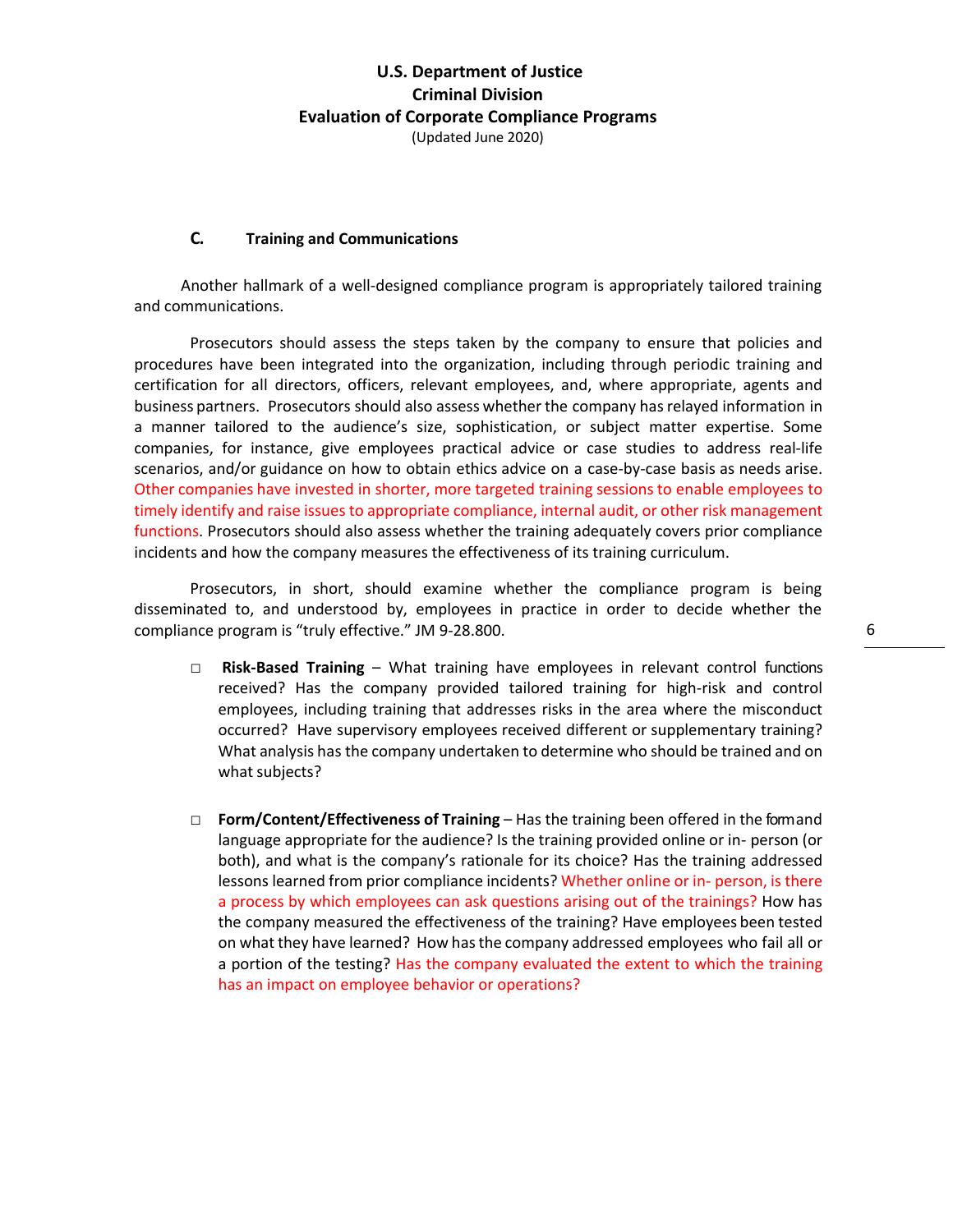- □ **Communications about Misconduct** What has senior management done to let employees know the company's position concerning misconduct? What communications have there been generally when an employee is terminated or otherwise disciplined for failure to comply with the company's policies, procedures, and controls (*e.g.*, anonymized descriptions of the type of misconduct that leads to discipline)?
- □ **Availability of Guidance** What resources have been available to employeesto provide guidance relating to compliance policies? How has the company assessed whether its employees know when to seek advice and whether they would be willing to do so?

#### **D. Confidential Reporting Structure and Investigation Process**

Another hallmark of a well-designed compliance program is the existence of an efficient and trusted mechanism by which employees can anonymously or confidentially report allegations of a breach of the company's code of conduct, company policies, or suspected or actual misconduct. Prosecutors should assess whether the company's complaint-handling process includes proactive measures to create a workplace atmosphere without fear of retaliation, appropriate processes for the submission of complaints, and processes to protect whistleblowers. Prosecutors should also assess the company's processes for handling investigations ofsuch complaints, including the routing of complaints to proper personnel, timely completion of thorough investigations, and appropriate follow-up anddiscipline.

Confidential reporting mechanisms are highly probative of whether a company has "established corporate governance mechanisms that can effectively detect and prevent misconduct." JM 9-28.800; *see also* U.S.S.G. § 8B2.1(b)(5)(C) (an effectively working compliance program will have in place, and have publicized, "a system, which may include mechanisms that allow for anonymity or confidentiality, whereby the organization's employees and agents may report or seek guidance regarding potential or actual criminal conduct without fear of retaliation").

□ **Effectiveness of the Reporting Mechanism** – Does the company have an anonymous reporting mechanism and, if not, why not? How is the reporting mechanism publicized to the company's employees and other third parties? Has it been used? Does the company take measures to test whether employees are aware of the hotline and feel comfortable using it? How has the company assessed the seriousness ofthe allegations it received? Has the compliance function had full access to reporting and investigative information?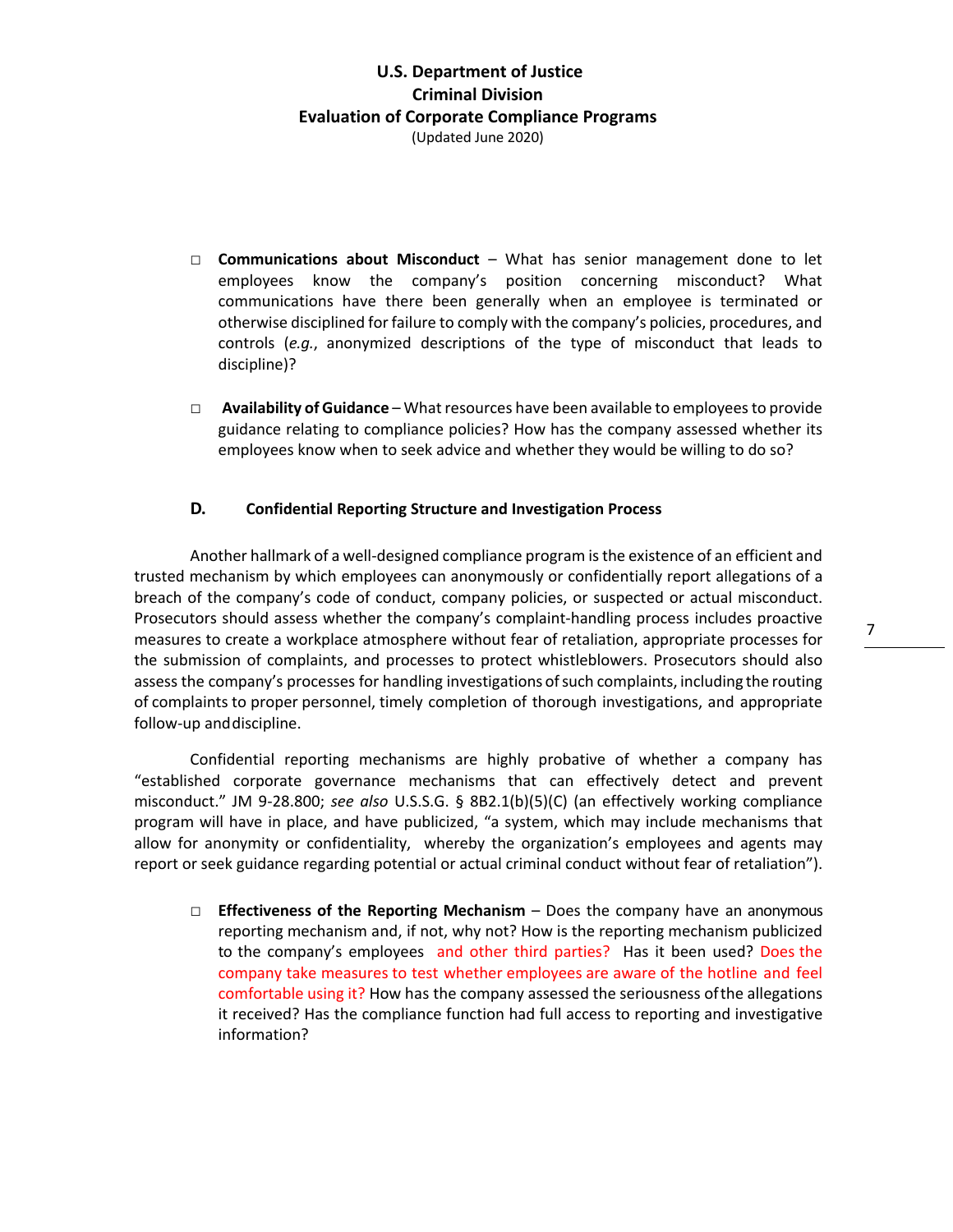- □ **Properly Scoped Investigations by Qualified Personnel** How does the company determine which complaints or red flags merit further investigation? How does the company ensure that investigations are properly scoped? What steps does the company take to ensure investigations are independent, objective, appropriately conducted, and properly documented? How does the company determine who should conduct an investigation, and who makes thatdetermination?
- □ **Investigation Response** Does the company apply timing metrics to ensure responsiveness? Does the company have a process for monitoring the outcome of investigations and ensuring accountability for the response to any findings or recommendations?
- □ **Resources and Tracking of Results**  Are the reporting and investigating mechanisms sufficiently funded? How has the company collected, tracked, analyzed, and used information from its reporting mechanisms? Does the company periodically analyze the reports or investigation findings for patterns of misconduct or other red flags for compliance weaknesses? Does the company periodically test the effectiveness of the hotline, for example by tracking a report from start to finish?

#### **E. Third Party Management**

A well-designed compliance program should apply risk-based due diligence to its third- party relationships. Although the need for, and degree of, appropriate due diligence may vary based on the size and nature of the company, transaction, and third party, prosecutors should assess the extent to which the company has an understanding of the qualifications and associations of thirdparty partners, including the agents, consultants, and distributors that are commonly used to conceal misconduct, such as the payment of bribes to foreign officials in international business transactions.

Prosecutors should also assess whether the company knows the business rationale for needing the third party in the transaction, and the risks posed by third-party partners, including the third-party partners' reputations and relationships, if any, with foreign officials. For example, a prosecutor should analyze whether the company has ensured that contract terms with third parties specifically describe the services to be performed, that the third party is actually performing the work, and that its compensation is commensurate with the work being provided in that industry and geographical region. Prosecutors should further assess whether the company engaged in ongoing monitoring of the third-party relationships, be it through updated due diligence, training, audits, and/or annual compliance certifications by the third party.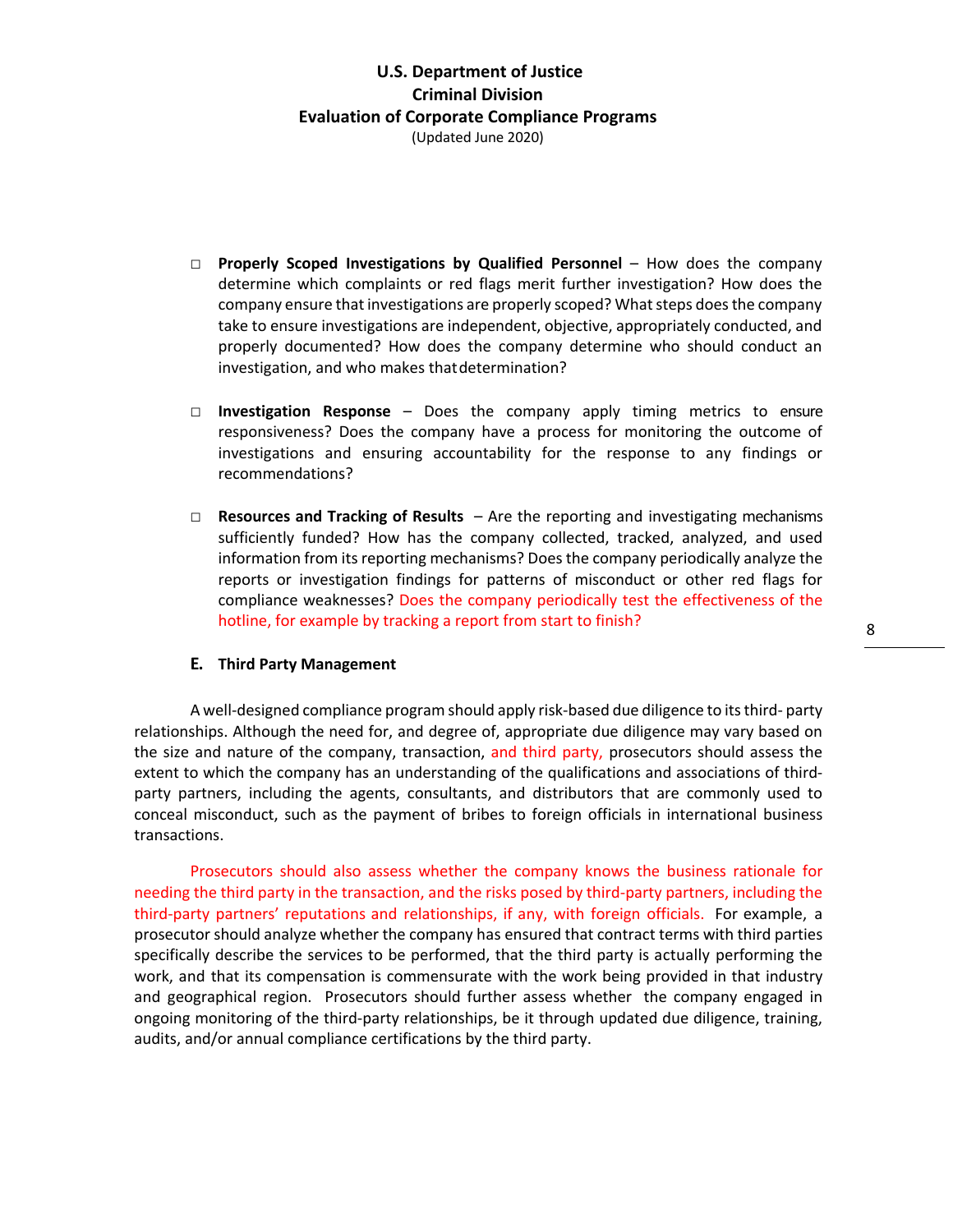In sum, a company's third-party management practices are a factor that prosecutors should assessto determine whether a compliance program isin fact able to "detect the particular types of misconduct most likely to occur in a particular corporation's line of business." JM 9- 28.800.

- □ **Risk-Based and Integrated Processes** How has the company's third-party management process corresponded to the nature and level of the enterprise risk identified by the company? How has this process been integrated into the relevant procurement and vendor management processes?
- □ **Appropriate Controls** How does the company ensure there is an appropriate business rationale for the use of third parties? If third parties were involved in the underlying misconduct, what was the business rationale for using those third parties? What mechanisms exist to ensure that the contract terms specifically describe the servicesto be performed, that the payment terms are appropriate, that the described contractual work is performed, and that compensation is commensurate with the services rendered?
- □ **Management of Relationships** How has the company considered and analyzed the compensation and incentive structures for third parties against compliance risks? How does the company monitor its third parties? Does the company have audit rights to analyze the books and accounts of third parties, and has the company exercised those rights in the past? How does the company train its third-party relationship managers about compliance risks and how to manage them? How does the company incentivize compliance and ethical behavior by third parties? Does the company engage in risk management of third parties throughout the lifespan of the relationship, or primarily during the onboarding process?
- □ **Real Actions and Consequences** Does the company track red flags that are identified from due diligence of third parties and how those red flags are addressed? Does the company keep track of third parties that do not pass the company's due diligence or that are terminated, and does the company take steps to ensure that those third parties are not hired or re-hired at a later date? If third parties were involved in the misconduct at issue in the investigation, were red flags identified from the due diligence or after hiring the third party, and how were they resolved? Has a similar third party been suspended, terminated, or audited as a result of compliance issues?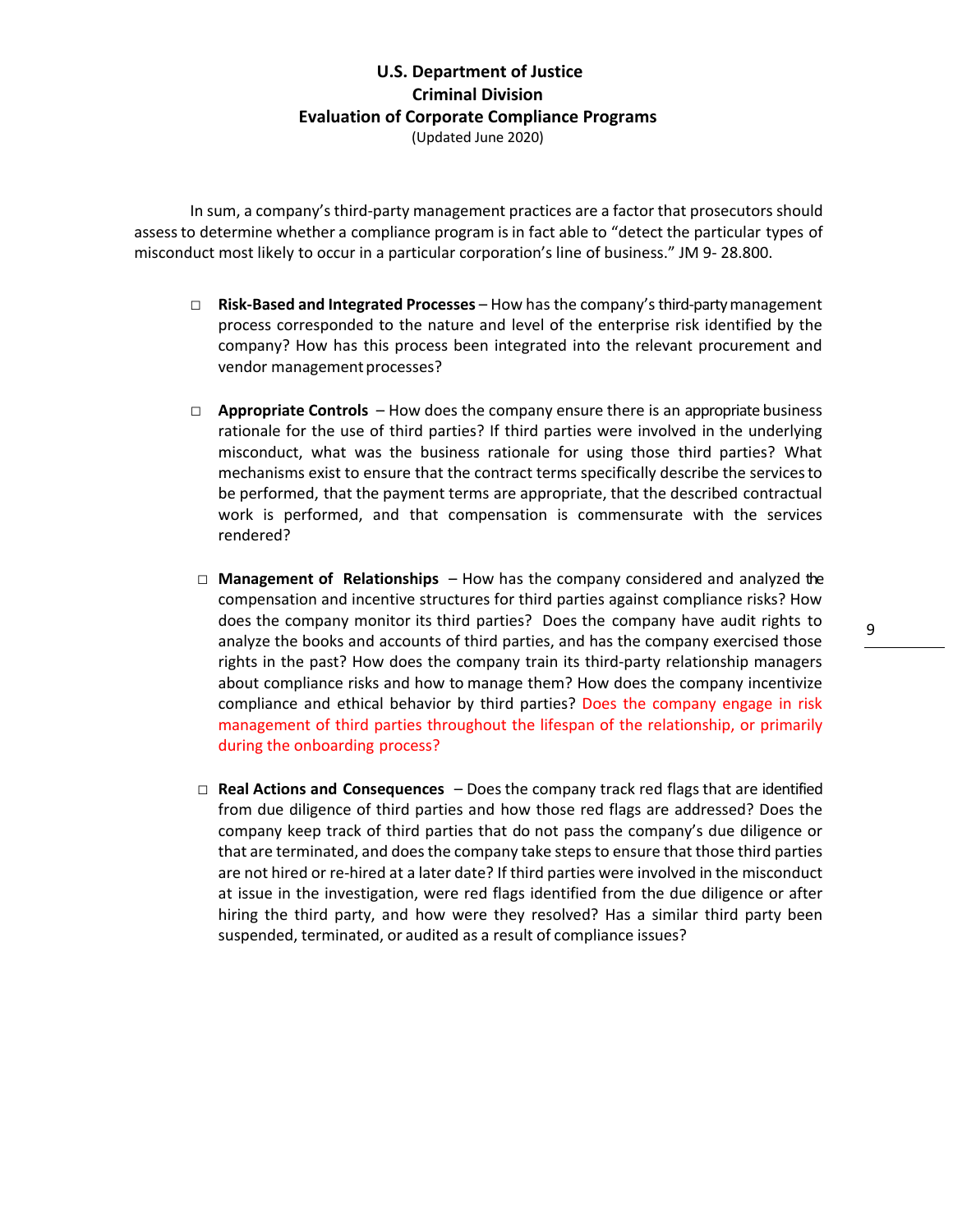#### **F. Mergers and Acquisitions (M&A)**

A well-designed compliance program should include comprehensive due diligence of any acquisition targets, as well as a process for timely and orderly integration of the acquired entity into existing compliance program structures and internal controls. Pre-M&A due diligence, where possible, enables the acquiring company to evaluate more accurately each target's value and negotiate for the costs of any corruption or misconduct to be borne by the target. Flawed or incomplete pre- or post-acquisition due diligence and integration can allow misconduct to continue at the target company, causing resulting harm to a business's profitability and reputation and risking civil and criminal liability.

The extent to which a company subjects its acquisition targets to appropriate scrutiny is indicative of whether its compliance program is, as implemented, able to effectively enforce its internal controls and remediate misconduct at all levels of the organization.

- □ **Due Diligence Process** Was the company able to complete pre-acquisition due diligence and, if not, why not? Was the misconduct or the risk of misconduct identified during due diligence? Who conducted the risk review for the acquired/merged entities and how was it done? What is the M&A due diligence process generally?
- □ **Integration in the M&A Process**  How has the compliance function been integrated into the merger, acquisition, and integration process?
- □ **Process Connecting Due Diligence to Implementation** What has been the company's process for tracking and remediating misconduct or misconduct risks identified during the due diligence process? What has been the company's process for implementing compliance policies and procedures, and conducting post- acquisition audits, at newly acquired entities?

#### **II. Is the Corporation's Compliance Program Adequately Resourced and Empowered to Function Effectively?**

Even a well-designed compliance program may be unsuccessful in practice if implementation is lax, under-resourced, or otherwise ineffective. Prosecutors are instructed to probe specifically whether a compliance program is a "paper program" or one "implemented, reviewed, and revised, as appropriate, in an effective manner." JM 9-28.800. In addition, prosecutors should determine "whether the corporation has provided for a staff sufficient to audit, document, analyze, and utilize the results of the corporation's compliance efforts." JM 9- 28.800. Prosecutors should also determine "whether the corporation's employees are adequately informed about the compliance program and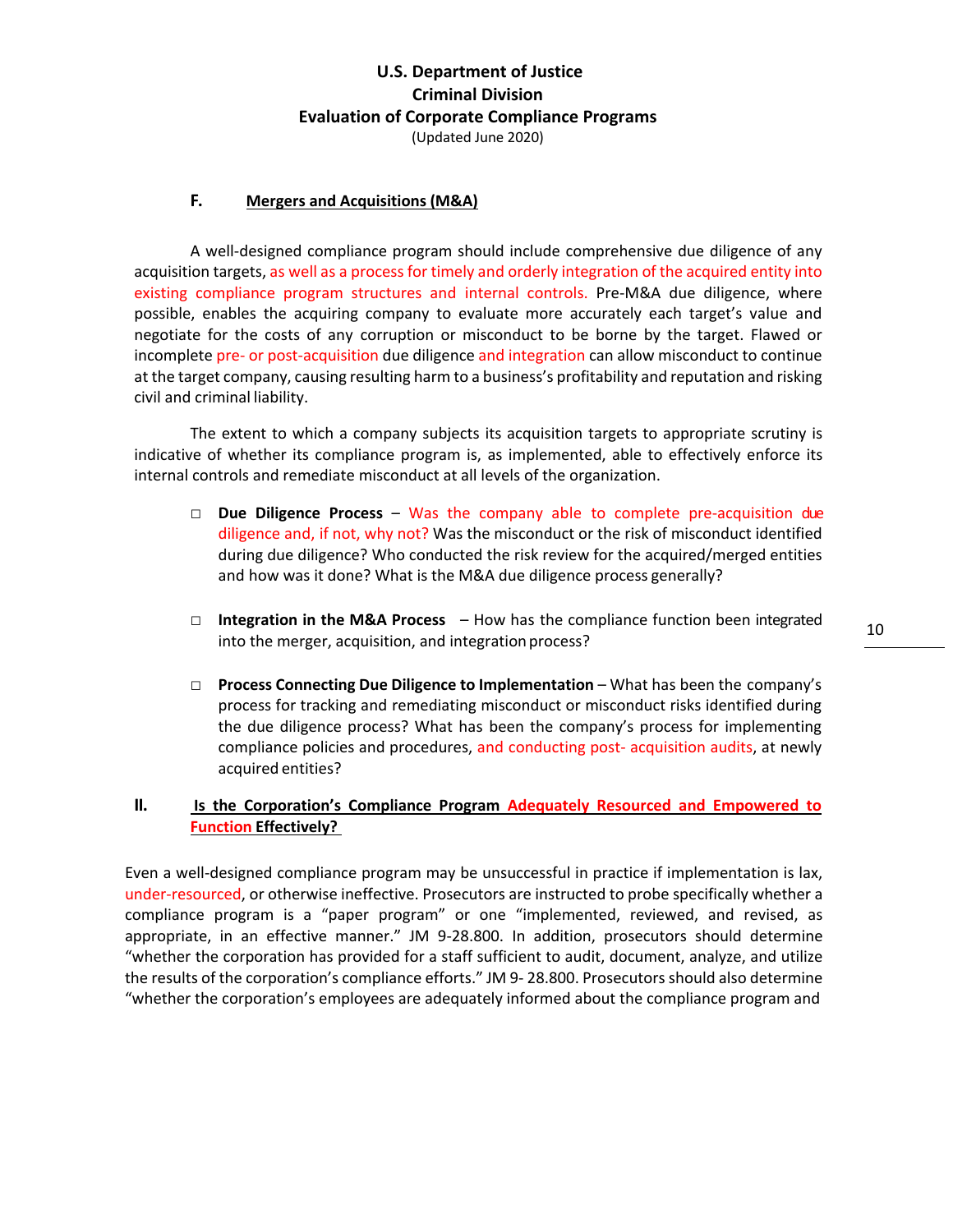are convinced of the corporation's commitment to it." JM 9-28.800; *see also* JM 9-47.120(2)(c) (criteria for an effective compliance program include "[t]he company's culture of compliance, including awareness among employees that any criminal conduct, including the conduct underlying the investigation, will not be tolerated").

#### **A. Commitment by Senior and Middle Management**

Beyond compliance structures, policies, and procedures, it is important for a company to create and foster a culture of ethics and compliance with the law at all levels of the company. The effectiveness of a compliance program requires a high-level commitment by company leadership to implement a culture of compliance from the middle and the top.

The company's top leaders – the board of directors and executives – set the tone for the rest of the company. Prosecutors should examine the extent to which senior management have clearly articulated the company's ethical standards, conveyed and disseminated them in clear and unambiguous terms, and demonstrated rigorous adherence by example. Prosecutors should also examine how middle management, in turn, have reinforced those standards and encouraged employees to abide by them. *See* U.S.S.G. § 8B2.1(b)(2)(A)-(C) (the company's "*governing authority*  shall be knowledgeable about the content and operation of the compliance and ethics programand shall exercise reasonable oversight" ofit; "[*h*]*igh-level personnel* … shall ensure that the organization has an effective compliance and ethics program" (emphasis added)).

- □ **Conduct at the Top** How have senior leaders, through their words and actions, encouraged or discouraged compliance, including the type of misconduct involved in the investigation? What concrete actions have they taken to demonstrate leadership in the company's compliance and remediation efforts? How have they modelled proper behavior to subordinates? Have managers tolerated greater compliance risks in pursuit of new business or greater revenues? Have managers encouraged employees to act unethically to achieve a business objective, or impeded compliance personnel from effectively implementing their duties?
- □ **Shared Commitment** What actions have senior leaders and middle-management stakeholders (*e.g.*, business and operational managers, finance, procurement, legal, human resources) taken to demonstrate their commitment to compliance or compliance personnel, including their remediation efforts? Have they persisted in that commitment in the face of competing interests or business objectives?
- □ **Oversight**  What compliance expertise has been available on the board of directors? Have the board of directors and/or external auditors held executive or private sessions with the compliance and control functions? What types of information have the board of directors and senior management examined in their exercise of oversight in the area in which the misconduct occurred?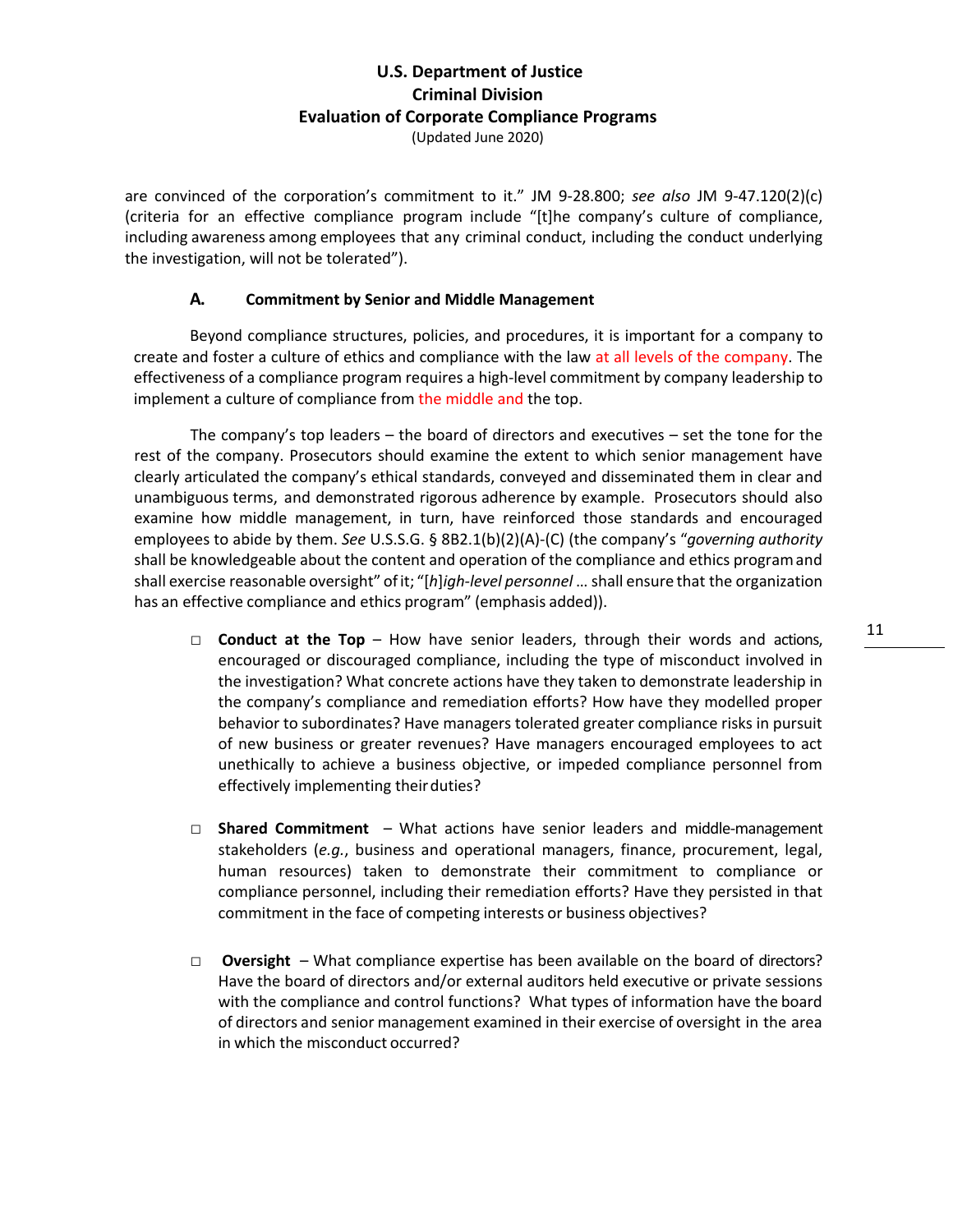#### **B. Autonomy and Resources**

Effective implementation also requires those charged with a compliance program's day- today oversight to act with adequate authority and stature. As a threshold matter, prosecutors should evaluate how the compliance program is structured. Additionally, prosecutors should address the sufficiency of the personnel and resources within the compliance function, in particular, whether those responsible for compliance have: (1) sufficient seniority within the organization; (2) sufficient resources, namely, staff to effectively undertake the requisite auditing, documentation, and analysis; and (3) sufficient autonomy from management, such as direct access to the board of directors or the board's audit committee. The sufficiency of each factor, however, will depend on the size, structure, and risk profile of the particular company. "A large organization generally shall devote more formal operations and greater resources . . . than shall a small organization." Commentary to U.S.S.G. § 8B2.1 note 2(C). By contrast, "a small organization may [rely on] less formality and fewer resources." *Id.* Regardless, if a compliance program is to be truly effective, compliance personnel must be empowered within the company.

Prosecutors should evaluate whether "internal audit functions [are] conducted at a level sufficient to ensure their independence and accuracy," as an indicator of whether compliance personnel are in fact empowered and positioned to "effectively detect and prevent misconduct." JM 9-28.800. Prosecutors should also evaluate "[t]he resources the company has dedicated to compliance," "[t]he quality and experience of the personnel involved in compliance, such that they can understand and identify the transactions and activities that pose a potential risk," and "[t]he authority and independence of the compliance function and the availability of compliance expertise to the board." JM 9-47.120(2)(c); *see also* JM 9-28.800 (instructing prosecutors to evaluate whether "the directors established an information and reporting system in the organization reasonably designed to provide management and directors with timely and accurate information sufficient to allow them to reach an informed decision regarding the organization's compliance with the law"); U.S.S.G. § 8B2.1(b)(2)(C) (those with "day-to-day operational responsibility" shall have "adequate resources, appropriate authority and direct access to the governing authority or an appropriate subgroup of the governing authority").

□ **Structure** – Where within the company isthe compliance function housed (e.g., within the legal department, under a business function, or as an independent function reporting to the CEO and/or board)? To whom does the compliance function report? Is the compliance function run by a designated chief compliance officer, or another executive within the company, and does that person have other roles within the company? Are compliance personnel dedicated to compliance responsibilities, ordo they have other, non-compliance responsibilities within the company? Why has the company chosen the compliance structure it has in place? What are the reasons for the structural choices the company has made?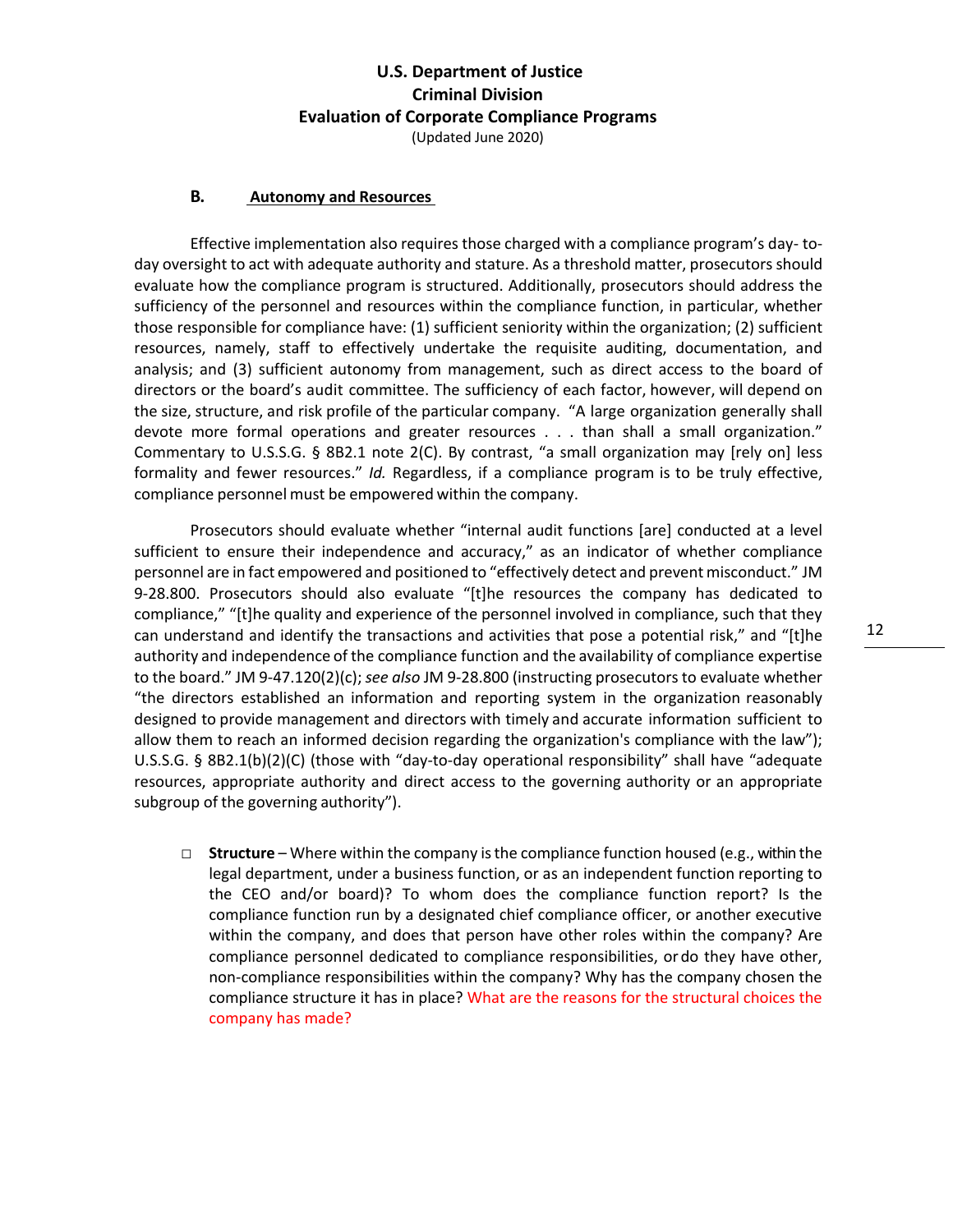- □ **Seniority and Stature** How does the compliance function compare with other strategic functions in the company in terms of stature, compensation levels, rank/title, reporting line, resources, and access to key decision-makers? What has been the turnover rate for compliance and relevant control function personnel? What role has compliance played in the company's strategic and operational decisions? How has the company responded to specific instances where compliance raised concerns? Have there been transactions or deals that were stopped, modified, or further scrutinized as a result of compliance concerns?
- □ **Experience and Qualifications** Do compliance and control personnel have the appropriate experience and qualifications for their roles and responsibilities? Has the level of experience and qualifications in these roles changed over time? How does the company invest in further training and development of the compliance and other control personnel? Who reviews the performance of the compliance function and what is the review process?
- □ **Funding and Resources**  Has there been sufficient staffing for compliance personnel to effectively audit, document, analyze, and act on the results of the compliance efforts? Has the company allocated sufficient funds for the same? Have there been times when requests for resources by compliance and control functions have been denied, and if so, on whatgrounds?
- □ **Data Resources and Access**  Do compliance and control personnel have sufficient direct or indirect access to relevant sources of data to allow for timely and effective monitoring and/or testing of policies, controls, and transactions? Do any impediments exist that limit access to relevant sources of data and, if so, what is the company doing to address theimpediments?
- □ **Autonomy** Do the compliance and relevant control functions have direct reporting lines to anyone on the board of directors and/or audit committee? How often do they meet with directors? Are members of the senior management present for these meetings? How does the company ensure the independence of the compliance and control personnel?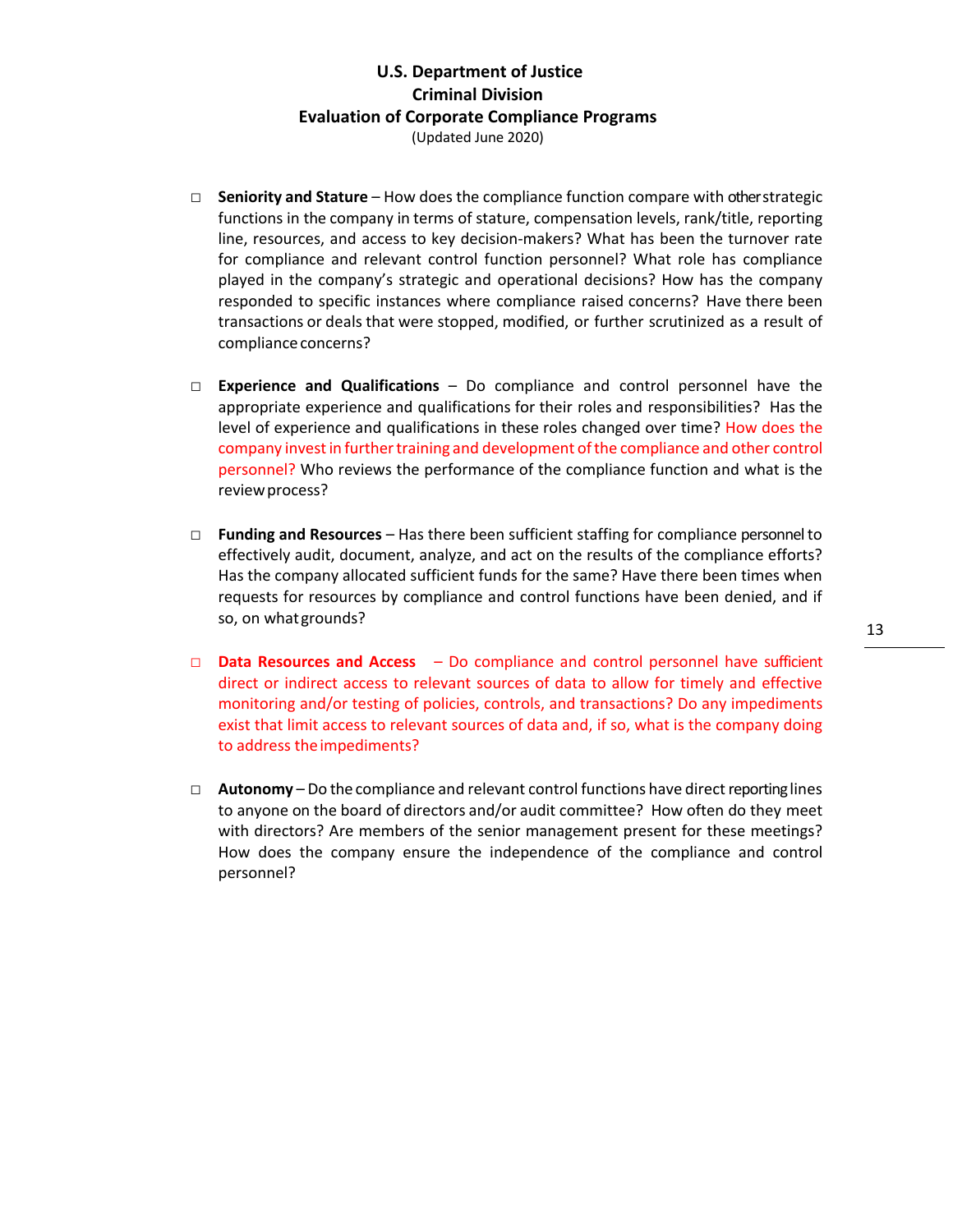□ **Outsourced Compliance Functions** – Has the company outsourced all or parts of its compliance functions to an external firm or consultant? If so, why, and who is responsible for overseeing orliaising with the external firm or consultant? Whatlevel of access does the external firm or consultant have to company information? How has the effectiveness of the outsourced process been assessed?

#### **C. Incentives and Disciplinary Measures**

Another hallmark of effective implementation of a compliance program is the establishment of incentives for compliance and disincentives for non-compliance. Prosecutors should assess whether the company has clear disciplinary procedures in place, enforces them consistently across the organization, and ensures that the procedures are commensurate with the violations. Prosecutors should also assess the extent to which the company's communications convey to its employees that unethical conduct will not be tolerated and will bring swift consequences, regardless of the position or title of the employee who engages in the conduct. *See* U.S.S.G. § 8B2.1(b)(5)(C) ("the organization's compliance program shall be promoted and enforced consistently throughout the organization through (A) appropriate incentives to perform in accordance with the compliance and ethics program; and (B) appropriate disciplinary measures for engaging in criminal conduct and for failing to take reasonable steps to prevent or detect criminal conduct").

By way of example, some companies have found that publicizing disciplinary actions internally, where appropriate and possible, can have valuable deterrent effects. At the same time, some companies have also found that providing positive incentives – personnel promotions, rewards, and bonuses for improving and developing a compliance program or demonstrating ethical leadership – have driven compliance. Some companies have even made compliance a significant metric for management bonuses and/or have made working on compliance a means of career advancement.

- □ **Human Resources Process**  Who participates in making disciplinary decisions, including for the type of misconduct at issue? Is the same process followed for each instance of misconduct, and if not, why? Are the actual reasons for discipline communicated to employees? If not, why not? Are there legal or investigation-related reasons for restricting information, or have pre-textual reasons been provided to protect the company from whistleblowing or outsidescrutiny?
- □ **Consistent Application** Have disciplinary actions and incentives been fairly and consistently applied across the organization? Does the compliance function monitor its investigations and resulting discipline to ensure consistency? Are there similar instances of misconduct that were treated disparately, and if so, why?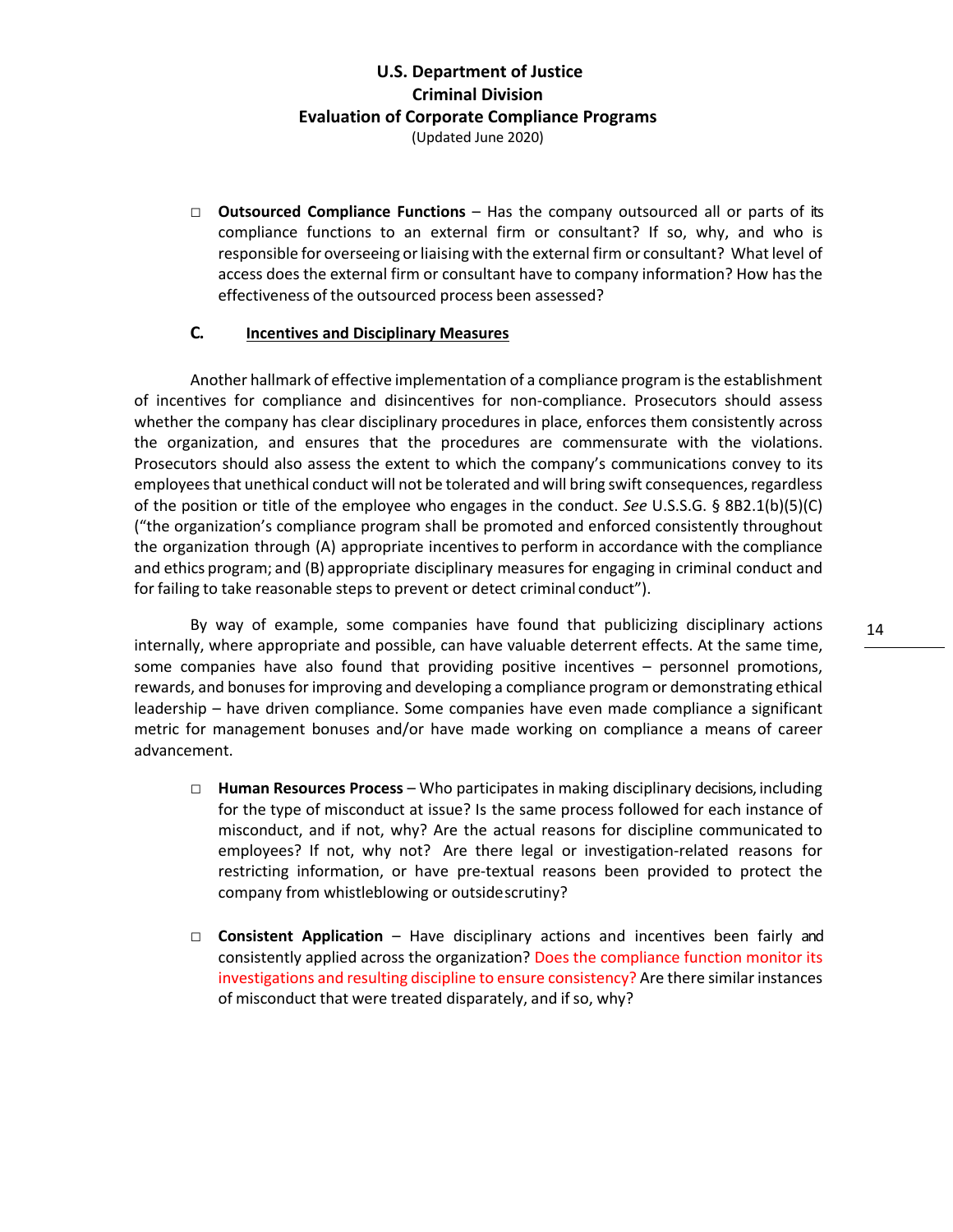□ **Incentive System** – Has the company considered the implications of its incentives and rewards on compliance? How does the company incentivize compliance and ethical behavior? Have there been specific examples of actions taken (*e.g.*, promotions or awards denied) as a result of compliance and ethics considerations? Who determines the compensation, including bonuses, as well as discipline and promotion of compliance personnel?

#### **III. Does the Corporation's Compliance Program Work in Practice?**

The Principles of Federal Prosecution of Business Organizations require prosecutors to assess "the adequacy and effectiveness of the corporation's compliance program at the time of the offense, as well as at the time of a charging decision." JM 9-28.300. Due to the backward- looking nature of the first inquiry, one of the most difficult questions prosecutors must answer in evaluating a compliance program following misconduct is whether the program was working effectively at the time of the offense, especially where the misconduct was not immediately detected.

In answering this question, it is important to note that the existence of misconduct does not, by itself, mean that a compliance program did not work or was ineffective at the time of the offense. *See* U.S.S.G. § 8B2.1(a) ("[t]he failure to prevent or detect the instant offense does not mean that the program is not generally effective in preventing and deterring misconduct"). Indeed, "[t]he Department recognizes that no compliance program can ever prevent all criminal activity by a corporation's employees." JM 9-28.800. Of course, if a compliance program did effectively identify misconduct, including allowing for timely remediation and self-reporting, a prosecutor should view the occurrence as a strong indicator that the compliance program was working effectively.

In assessing whether a company's compliance program was effective at the time of the misconduct, prosecutors should consider whether and how the misconduct was detected, what investigation resources were in place to investigate suspected misconduct, and the nature and thoroughness of the company's remedial efforts.

To determine whether a company's compliance program is working effectively at the time of a charging decision or resolution, prosecutors should consider whether the program evolved over time to address existing and changing compliance risks. Prosecutors should also consider whether the company undertook an adequate and honest root cause analysis to understand both what contributed to the misconduct and the degree of remediation needed to prevent similar events in the future.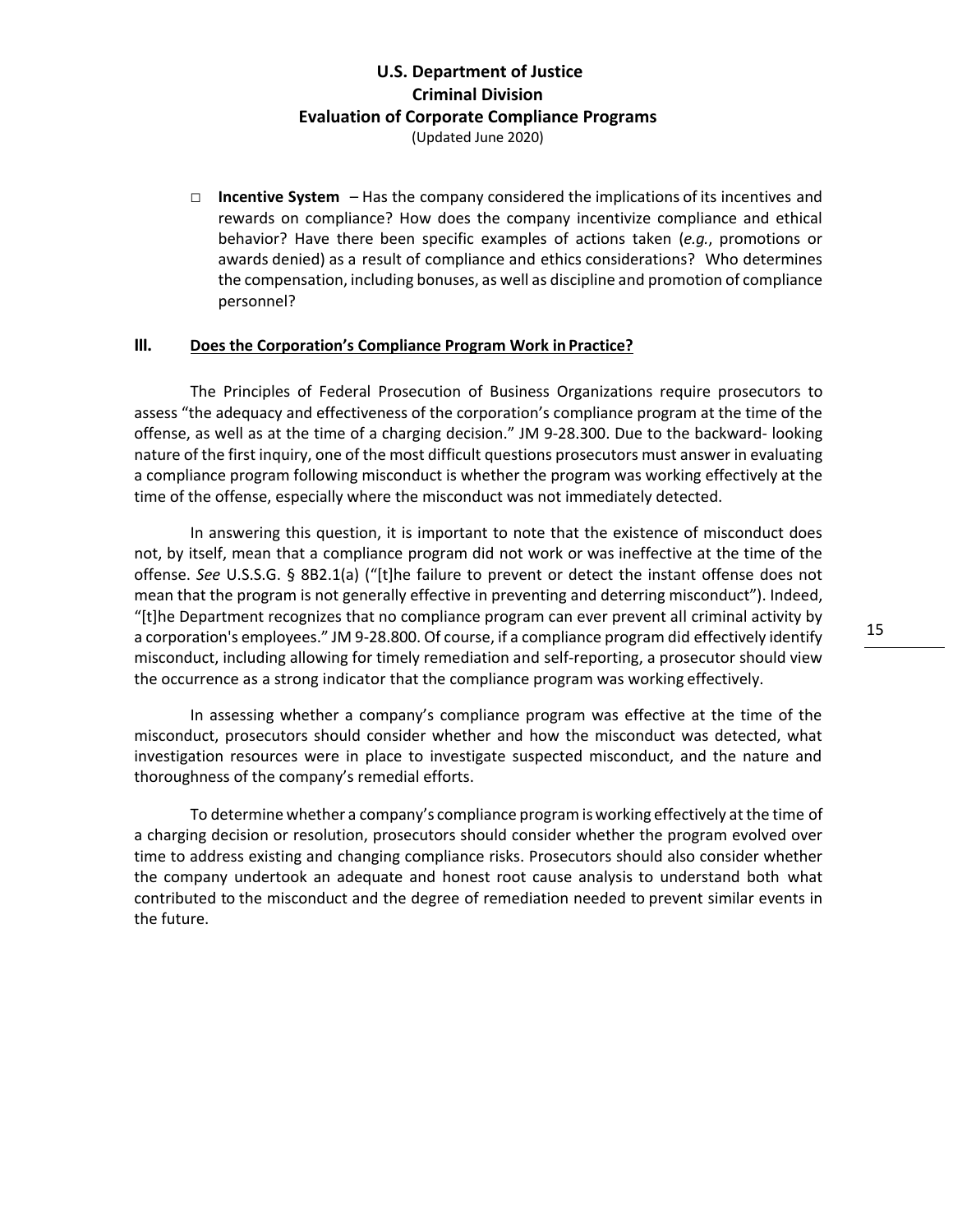For example, prosecutors should consider, among other factors, "whether the corporation has made significant investments in, and improvements to, its corporate compliance program and internal controls systems" and "whether remedial improvements to the compliance program and internal controls have been tested to demonstrate that they would prevent or detect similar misconduct in the future." Benczkowski Memo at 2 (observing that "[w]here a corporation's compliance program and controls are demonstrated to be effective and appropriately resourced at the time of resolution, a monitor will not likely be necessary").

#### **A. Continuous Improvement, Periodic Testing, and Review**

One hallmark of an effective compliance program is its capacity to improve and evolve. The actual implementation of controls in practice will necessarily reveal areas of risk and potential adjustment. A company's business changes over time, as do the environmentsin which it operates, the nature of its customers, the laws that govern its actions, and the applicable industry standards. Accordingly, prosecutorsshould considerwhetherthe company hasengaged in meaningful efforts to review its compliance program and ensure that it is not stale. Some companies survey employees to gauge the compliance culture and evaluate the strength of controls, and/or conduct periodic audits to ensure that controls are functioning well, though the nature and frequency of evaluations may depend on the company's size andcomplexity.

Prosecutors may reward efforts to promote improvement and sustainability. In evaluating whether a particular compliance program works in practice, prosecutors should consider "revisions to corporate compliance programs in light of lessons learned." JM 9-28.800; *see also* JM 9-47- 120(2)(c) (looking to "[t]he auditing of the compliance program to assure its effectiveness"). Prosecutors should likewise look to whether a company has taken "reasonable steps" to "ensure that the organization's compliance and ethics program is followed, including monitoring and auditing to detect criminal conduct," and "evaluate periodically the effectiveness of the organization's" program. U.S.S.G. § 8B2.1(b)(5). Proactive efforts like these may not only be rewarded in connection with the form of any resolution or prosecution (such as through remediation credit or a lower applicable fine range under the Sentencing Guidelines), but more importantly, may avert problems down theline.

□ **Internal Audit** – What is the process for determining where and how frequently internal audit will undertake an audit, and what is the rationale behind that process? How are audits carried out? What types of audits would have identified issues relevant to the misconduct? Did those audits occur and what were the findings? What types of relevant audit findings and remediation progress have been reported to management and the board on a regular basis? How have management and the board followed up? How often does internal audit conduct assessments in high-risk areas?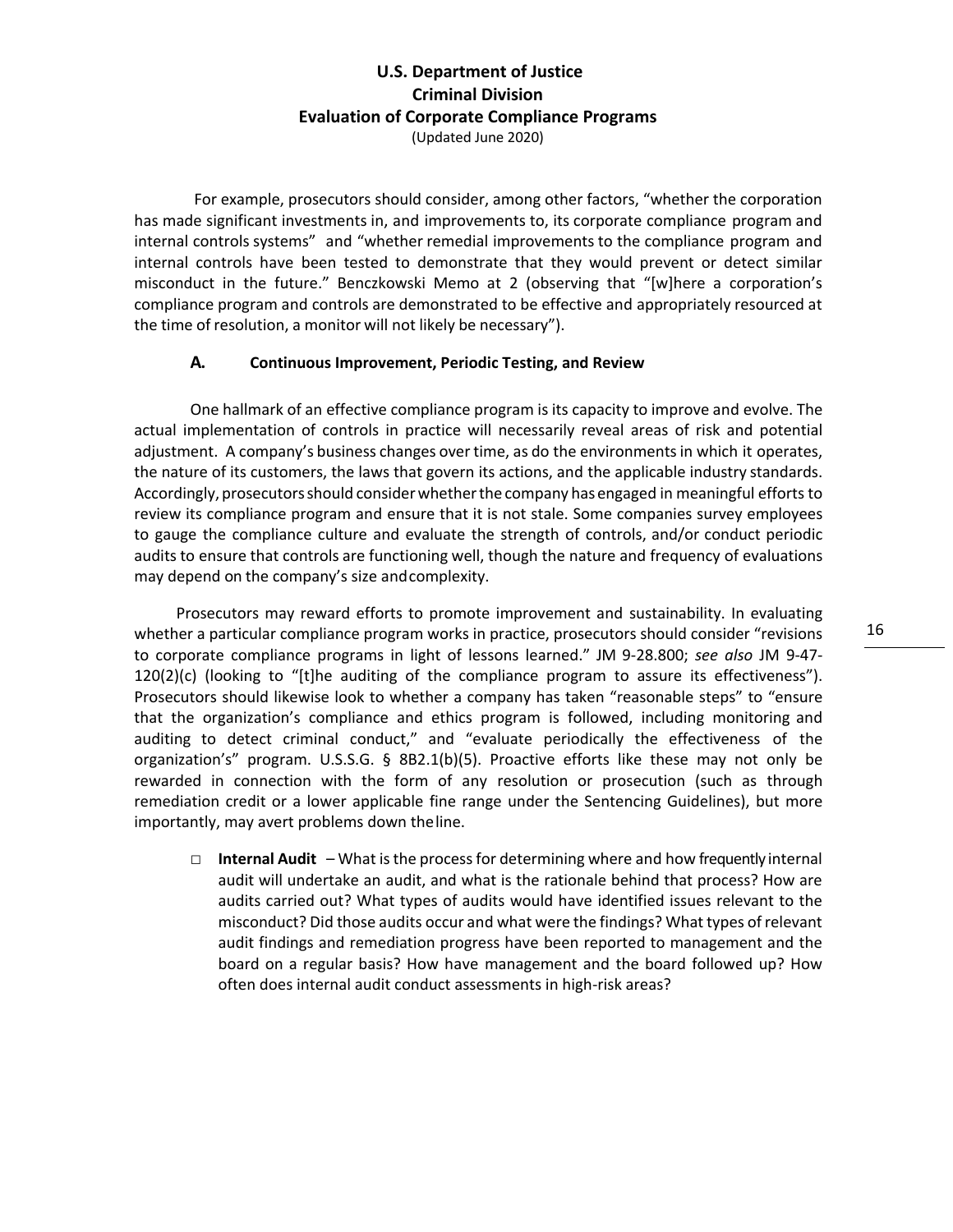- $\Box$  **Control Testing**  $-$  Has the company reviewed and audited its compliance program in the area relating to the misconduct? More generally, what testing of controls, collection and analysis of compliance data, and interviews of employees and third parties does the company undertake? How are the results reported and action items tracked?
- □ **Evolving Updates**  How often has the company updated its risk assessments and reviewed its compliance policies, procedures, and practices? Has the company undertaken a gap analysis to determine if particular areas of risk are not sufficiently addressed in its policies, controls, or training? What steps has the company taken to determine whether policies/procedures/practices make sense for particular business segments/subsidiaries? Does the company review and adapt its compliance program based upon lessons learned from its own misconduct and/or that of other companies facing similar risks?
- □ **Culture of Compliance**  How often and how does the company measure its culture of compliance? Does the company seek input from all levels of employees to determine whether they perceive senior and middle management's commitment to compliance? What steps has the company taken in response to its measurement of the compliance culture?

#### **B. Investigation of Misconduct**

Another hallmark of a compliance program that is working effectively is the existence of a well-functioning and appropriately funded mechanism for the timely and thorough investigations of any allegations or suspicions of misconduct by the company, its employees, or agents. An effective investigations structure will also have an established means of documenting the company's response, including any disciplinary or remediation measures taken.

- □ **Properly Scoped Investigation by Qualified Personnel** How has the company ensured that the investigations have been properly scoped, and were independent, objective, appropriately conducted, and properly documented?
- □ **Response to Investigations** Have the company's investigations been used to identify root causes, system vulnerabilities, and accountability lapses, including among supervisory managers and senior executives? What has been the process for responding to investigative findings? How high up in the company do investigative findings go?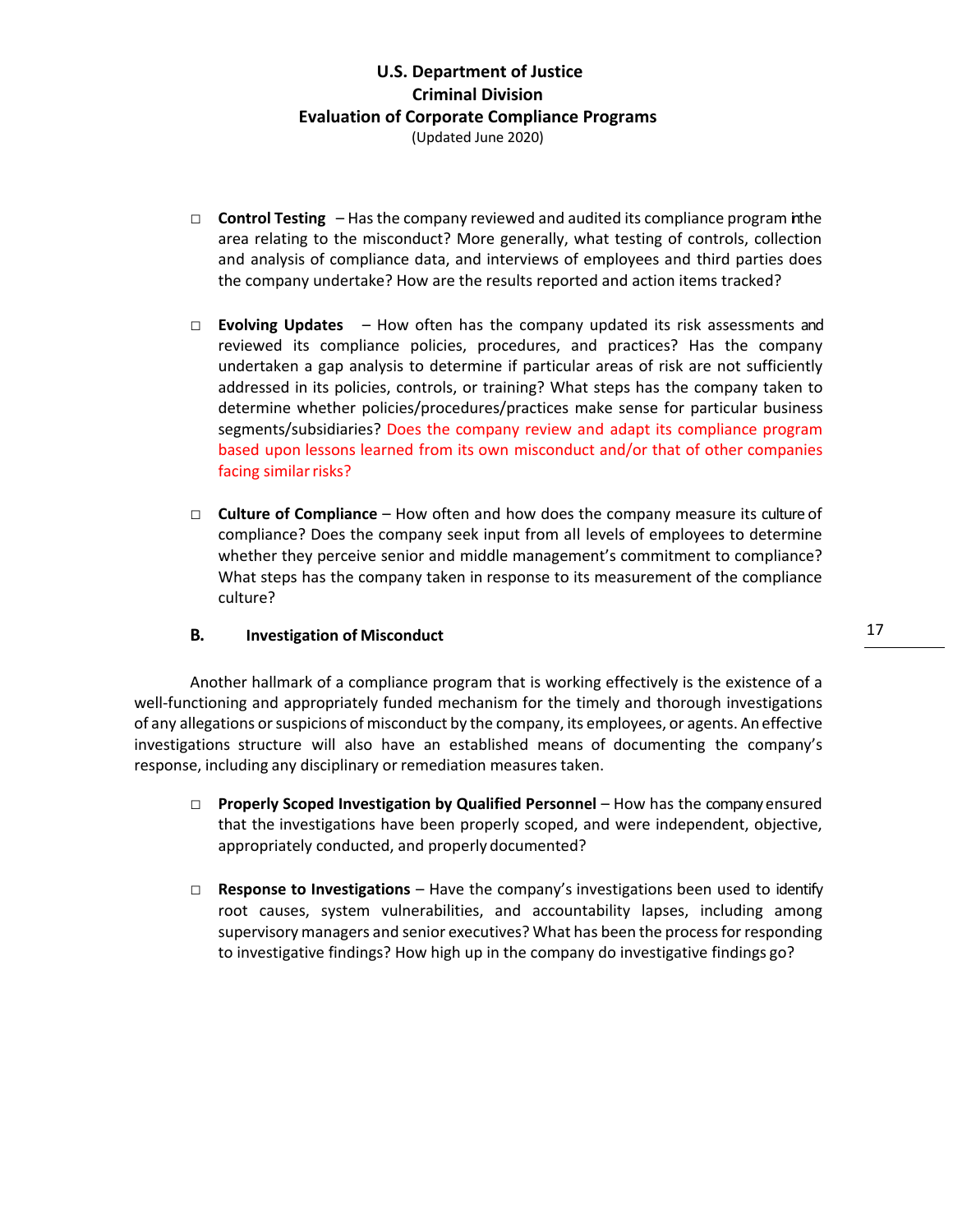#### **C. Analysis and Remediation of Any UnderlyingMisconduct**

Finally, a hallmark of a compliance program that is working effectively in practice is the extent to which a company is able to conduct a thoughtful root cause analysis of misconduct and timely and appropriately remediate to address the rootcauses.

Prosecutors evaluating the effectiveness of a compliance program are instructed to reflect back on "the extent and pervasiveness of the criminal misconduct; the number and level of the corporate employees involved; the seriousness, duration, and frequency of the misconduct; and any remedial actions taken by the corporation, including, for example, disciplinary action against past violators uncovered by the prior compliance program, and revisions to corporate compliance programs in light of lessons learned." JM 9-28.800; *see also* JM 9-47.120(3)(c) ("to receive full credit for timely and appropriate remediation" underthe FCPA Corporate Enforcement Policy, a company should demonstrate "a root cause analysis" and, where appropriate, "remediation to address the rootcauses").

Prosecutors should consider "any remedial actions taken by the corporation, including, for example, disciplinary action against past violators uncovered by the prior compliance program." JM 98-28.800; *see also* JM 9-47-120(2)(c) (looking to "[a]ppropriate discipline of employees, including those identified by the company as responsible for the misconduct, either through direct participation or failure in oversight, as well as those with supervisory authority over the area in which the criminal conduct occurred" and "any additional steps that demonstrate recognition of the seriousness of the misconduct, acceptance of responsibility for it, and the implementation of measures to reduce the risk of repetition of such misconduct, including measures to identify future risk").

- □ **Root Cause Analysis**  What is the company's root cause analysis of the misconduct at issue? Were any systemic issues identified? Who in the company was involved in making the analysis?
- □ **Prior Weaknesses**  What controls failed? If policies or procedures should have prohibited the misconduct, were they effectively implemented, and have functions that had ownership of these policies and procedures been heldaccountable?
- □ **Payment Systems**  How was the misconduct in question funded (*e.g.*, purchase orders, employee reimbursements, discounts, petty cash)? What processes could have prevented or detected improper access to these funds? Have those processes been improved?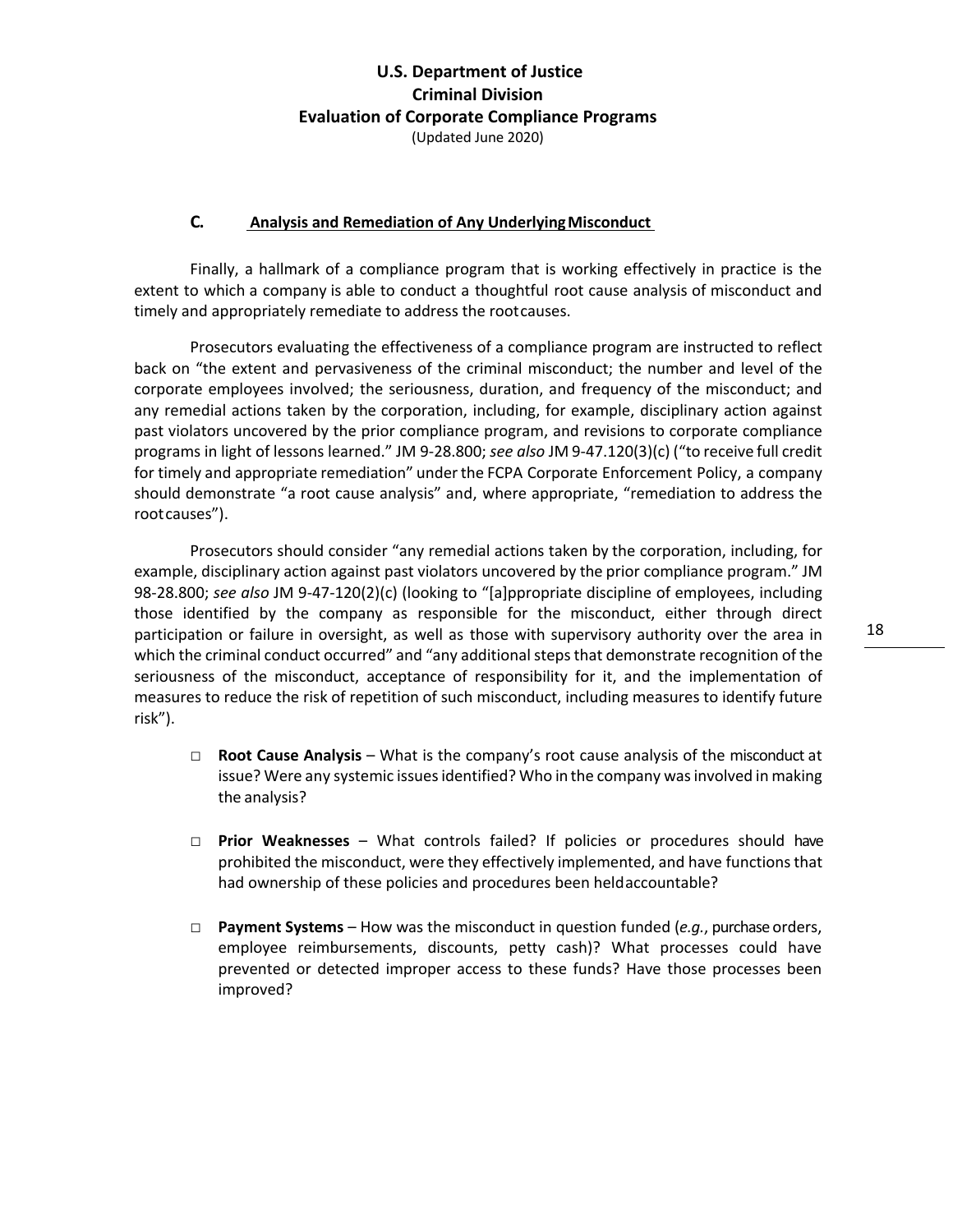- □ **Vendor Management** If vendors were involved in the misconduct, what was the process for vendor selection and did the vendor undergo that process?
- $\Box$  **Prior Indications** Were there prior opportunities to detect the misconduct inquestion, such as audit reports identifying relevant control failures or allegations, complaints, or investigations? What is the company's analysis of why such opportunities weremissed?
- □ **Remediation**  What specific changes has the company made to reduce the risk that the same or similar issues will not occur in the future? What specific remediation has addressed the issues identified in the root cause and missed opportunityanalysis?
- $\Box$  **Accountability** What disciplinary actions did the company take in response to the misconduct and were they timely? Were managers held accountable for misconduct that occurred under their supervision? Did the company consider disciplinary actions for failures in supervision? What is the company's record (*e.g.*, number and types of disciplinary actions) on employee discipline relating to the types of conduct at issue? Has the company ever terminated or otherwise disciplined anyone (reduced or eliminated bonuses, issued a warning letter, etc.) for the type of misconduct at issue?

 $1$  Many of the topics also appear in the following resources:

- Justice Manual ("JM")
	- o JM 9-28.000 Principles of Federal Prosecution of Business Organizations, Justice Manual ("JM"), *available at* https://www.justice.gov/jm/jm-9-28000-principlesfederal-prosecution-business-organizations.
	- o JM 9-47.120 FCPA Corporate Enforcement Policy, *available at* https://www.justice.gov/jm/jm-9-47000-foreign-corrupt-practices-act-1977#9- 47.120.
- Chapter 8 Sentencing of Organizations United States Sentencing Guidelines ("U.S.S.G."), *available at* https://www.ussc.gov/guidelines/2018-guidelines- manual/2018-chapter-8#NaN.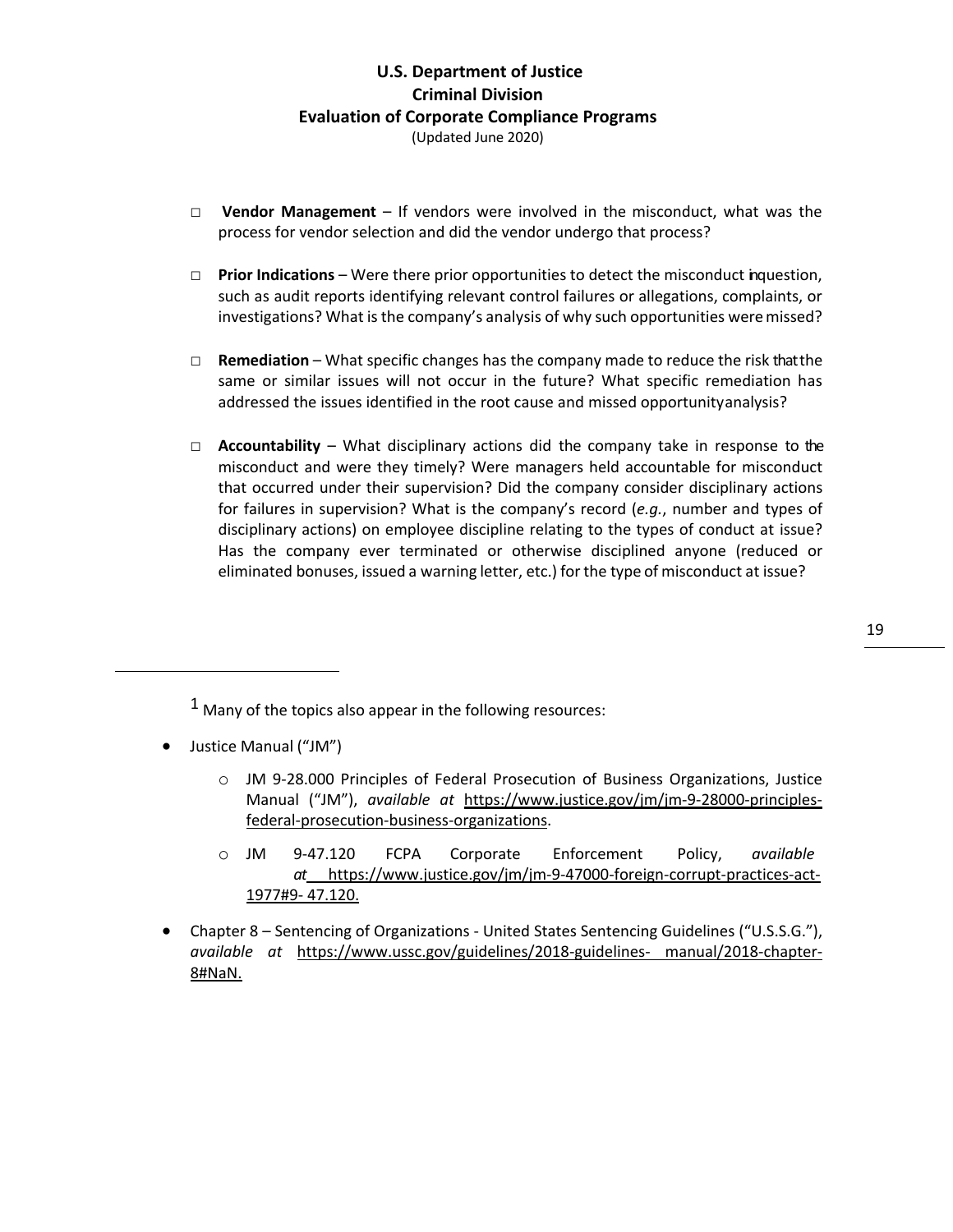# **U.S. Department of Justice Criminal Division**

#### **Evaluation of Corporate Compliance Programs**

### **(Updated June 2020)**

- Memorandum entitled "Selection of Monitors in Criminal Division Matters," issued by Assistant Attorney General Brian Benczkowski on October 11, 2018, *available at* https://www.justice.gov/criminal-fraud/file/1100366/download.
- Criminal Division corporate resolution agreements, *available at* https://www.justice.gov/news (the Department of Justice's ("DOJ") Public Affairs website contains press releases for all Criminal Division corporate resolutions which contain links to charging documents and agreements).
- A Resource Guide to the U.S. Foreign Corrupt Practices Act ("FCPA Guide"), published in November 2012 by the DOJ and the Securities and Exchange Commission ("SEC"), *available at* https://www.justice.gov/sites/default/files/criminalfraud/legacy/2015/01/16/guide.pdf.
- Good Practice Guidance on Internal Controls, Ethics, and Compliance, adopted by the Organization for Economic Co-operation and Development("OECD") Councilon February 18, 2010, *available at* https://www.oecd.org/daf/anti-bribery/44884389.pdf.
- Anti-Corruption Ethics and Compliance Handbook for Business ("OECD Handbook"), published in 2013 by OECD, United Nations Office on Drugs and Crime, and the World Bank, *available at* https://www.oecd.org/corruption/Anti-CorruptionEthicsComplianceHandbook.pdf.
- Evaluation of Corporate Compliance Programs in Criminal Antitrust Investigations, published in July 2019 by DOJ's Antitrust Division, *available at* https://www.justice.gov/atr/page/file/1182001/download.
- A Framework for OFAC Compliance Commitments, published in May 2019 by the Department of the Treasury's Office of Foreign Assets Control ("OFAC"), *available at https://www.treasury.gov/resource-center/sanctions/Documents/framework \_ofac\_cc.pdf.*

<sup>2</sup> Prosecutors should consider whether certain aspects of a compliance program may be impacted by foreign law. Where a company asserts that it has structured its compliance program in a particular way or has made a compliance decision based on requirements of foreign law, prosecutors should ask the company the basis for the company's conclusion about foreign law, and how the company has addressed the issue to maintain the integrity and effectiveness of its compliance program while still abiding by foreign law.